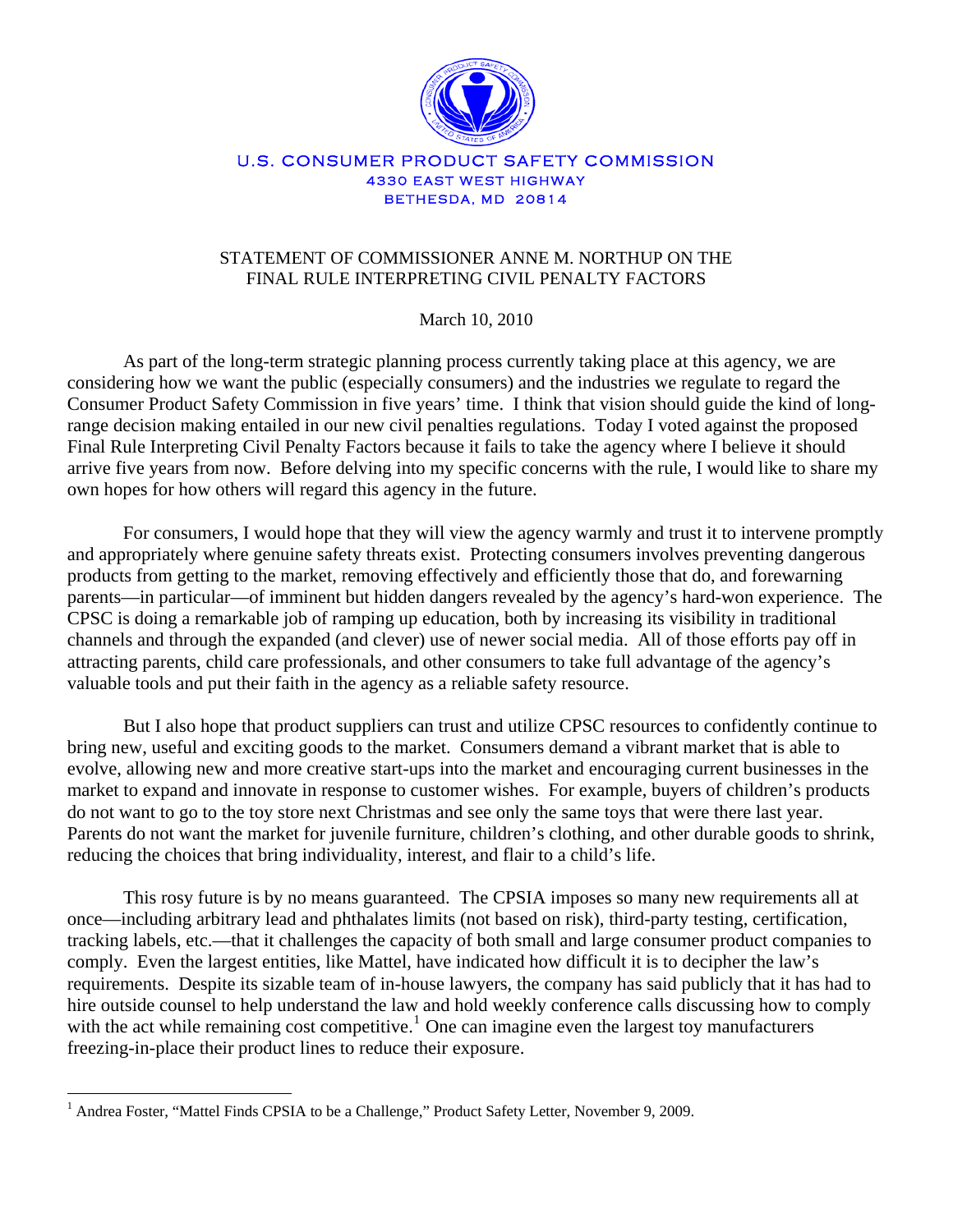The reality for smaller companies is that many of them will *not* figure out the law correctly, at least at the beginning. Implementing CPSIA-mandated processes from scratch is complicated, costly, and inevitably imperfect. Many industries and products affected by CPSIA are now participating in a "regulated industry" for the first time. Although such companies may have good intentions and excellent safety track records, if they have never had to have elaborate protocols in place before, they may not be very good at it yet.

Even for more experienced companies with good processes in place, the sheer number and kind of potential new violations makes perfect compliance unlikely and an unreasonable expectation. There is a reason why you do not find "mom and pop" banks, electrical utilities, and oil refineries. The regulatory burden of traditional regulated industries is far too high for them to manage. We cannot simultaneously preserve small manufacturers, "mom and pop" retailers, and the like while turning the children's product market (or any similar market) into a regulatory morass. That conundrum leaves this agency with a choice: We can either signal that we will take a reasonable approach to enforcement, or we can fail to send such a signal and reap the consequences of market exit, job loss, and reduction in product variety.

Such consequences are already being felt and the Commission knows it. The CPSIA significantly raises the cost to bring a new product to market, including products in categories that have rarely if ever posed a safety problem in the past. Even without the threat of civil penalties, companies already suffer expense and reputational cost if they face a recall, fail a final product test and have to condemn a portion of their inventory, stop sale, or have a product impounded at the port or refused by a retailer if the paperwork is not correct. These regulatory risks explain why certain markets are shrinking. In meetings with industry groups and companies, we repeatedly hear these refrains: "Our small companies are leaving the market;" "We have dropped all our children's products;" "We are reducing the number of colors on this item;" or "We have decided not to expand into the children's market."

In today's vote on the Final Rule Interpreting Civil Penalties, the Commission had a chance to moderate the statute's harshest effects by overlaying a reasonable enforcement regime. While the new law greatly expands the allowable penalties, this is one area, and one of the few, where the law is not completely prescriptive. Here the CPSC had freedom to use its creativity and expertise to do what it does best: evaluate risk as an important factor. Unfortunately, this rule compounds the problem.

Specifically, I am concerned that the rule: 1) fails to treat technical violations differently enough; 2) gives limited credit for good faith and good effort, and 3) uses language that is too vague and noncommittal to reassure good actors. Although one may read a proper regard for each of these concerns into the rule and I hope the agency's staff will do so—the rule as written does not require it, and the Commission's legal staff could just as easily disregard the relative risk created for consumers, ignore positive incentives for compliance, and eschew predictable enforcement.

### Treatment of Technical Violations

Considering all the new requirements, the rule should have specifically stated that the agency will view technical violations differently, which I would define as compliance with a paperwork requirement rather than its corresponding safety standard. To use a traffic law analogy, an out-of-date parking permit (a paper violation) is not the same kind of offense as running a red light (a real safety violation) and the Commission could have said explicitly that it would not treat the two kinds of violations the same way. The agency historically has not sought substantial civil penalties for technical violations of the statutes we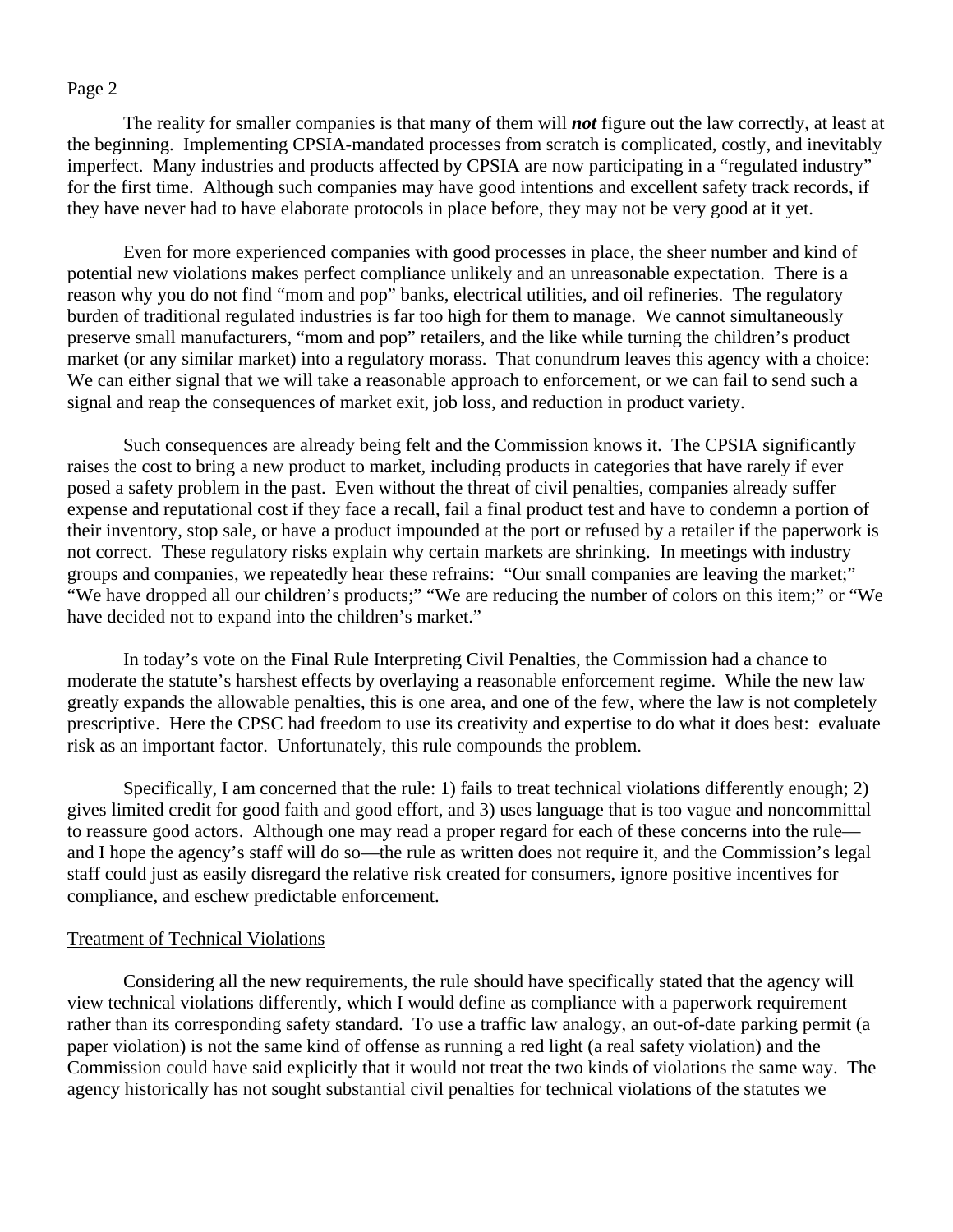enforce, and it should continue to distinguish between what might be termed safety offenses and status offenses. Unfortunately, all efforts to include such explicit distinctions were refused by the Majority.

To be fair, the rule does leave room for *allowing* the agency to consider technical violations differently. Severity of the risk of injury is specifically mentioned in the statute. Considering the gravity of a violation likewise provides an opportunity to take the risk created by a violation into account. The preamble to the rule recognizes that the "CPSIA has greatly expanded the number of prohibited acts" and indicates the Commission's corresponding intention "to use its civil penalty authority in a manner best designed to promote the underlying goals of the CPSA—specifically that of protecting the public against unreasonable risks of injury associated with consumer products."

However, the rule does not explicitly say that risk will be the most heavily weighted factor or that the agency will not ordinarily seek civil penalties for technical violations. Not only would such concrete guidance have ensured that the riskiest activities get higher penalties, but it also would have better enabled companies to align their finite compliance resources with the agency's enforcement priorities. Making this consideration explicit would have alleviated concern in the regulated community about the capability to comply with the myriad of new prohibitions that are still being defined and resolved lingering uncertainty over the agency's expectations of the regulated community. By refusing to say that we will not swat flies with sledgehammers, we instead leave people guessing.

The agency may instead use its enforcement discretion—including its enforcement discretion in establishing factors for the assessment of civil penalties—to clarify that it will adjust penalties according to the degree of risk that a particular violation creates for consumers. Such a policy would also maximize the agency's limited enforcement resources. To achieve the greatest safety gains for our finite enforcement dollars, we must focus penalties on those violations that pose the greatest risk to consumers.

In a broader sense, I am amazed by those who have adopted the position that nothing has changed with this new interpretive rule and statute, inferring that this rule just continues the current process for assessing civil penalties. In reality, everything has changed for those industries that must comply with the CPSIA. As Commissioners, we have to step back and remember that the CPSIA has removed the previous regime of assessing products and their lead or phthalate contents based upon risk. The new statute has introduced enormous new compliance requirements (including various paper requirements), such as testing and certification requirements on all children's products. And, the statute has added the new threat of multimillion dollar penalties for violating any of these requirements. In fact, I believe status violations, like paperwork violations, will emerge as the simplest and most likely offenses we catch rather than the truly high-risk violations. Given this new and still evolving regulatory regime of the CPSIA, today's rule interpreting civil penalty factors could have ameliorated some of the sweeping effects of the law, rather than add to them.

### Credit for Good Faith and Good Effort

The rule also does not go far enough in giving credit to companies for their good faith in following compliance policies and good efforts in reacting to the occasional problems that will inevitably arise. While the final amendment allows compliance with Mandatory and Voluntary Standards and timeliness in reporting to be considerations, these provisions are too nebulous to be dependable factors in penalty cases. Given the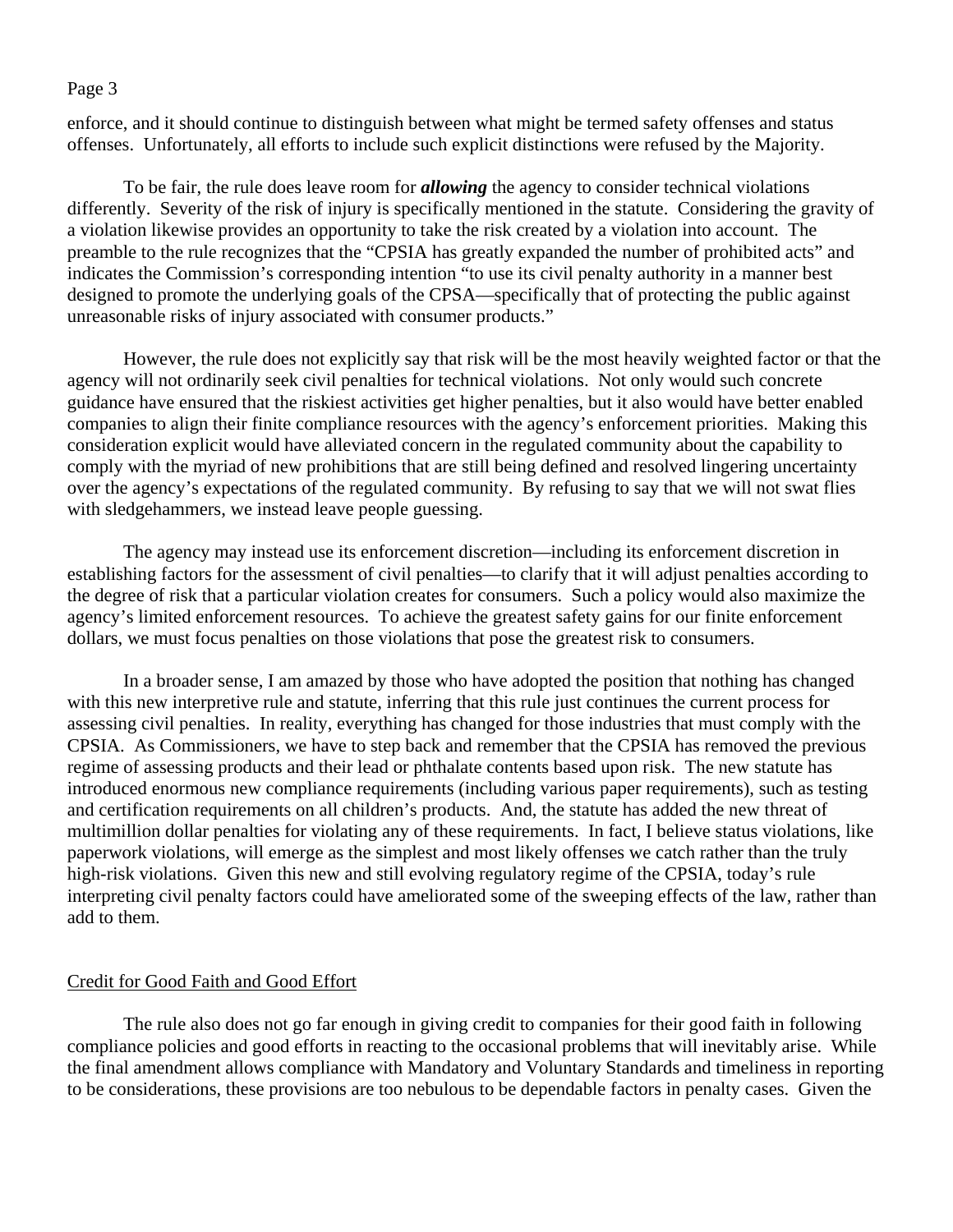blow-up surrounding one Commissioner's statement to the press following the hearing, where a question was asked regarding the Commission's inclusion of Mandatory and Voluntary Standards in the Nord amendment, it was clear that the manner in which this interpretive rule is treated by staff is still quite debatable—even amongst the Commissioners. As firms spend money, check and recheck, and invest in new oversight internally, they deserve to know with specificity what actions will help protect them from a potentially overreaching prosecutor. This is especially important in the first few years of implementation of compliance regimes.

Making lemonade out of lemons is a familiar concept, but this rule takes carrots and makes carrot sticks—that is, it mentions most examples of good behavior only by way of noting that their lack could *increase* the base level of punishment. That approach creates a rather warped incentive system. Nonetheless, I sincerely hope that the amendments to the Final Rule that Commissioner Nord negotiated with our fellow commissioners have a meaningful effect. Given their staunch resistance to similar changes for several weeks prior, future foot-dragging and recalcitrance on crediting good behavior seem more likely—though I will be delighted to be proved wrong.

The preamble and final rule give even shorter shrift to many of the other thoughtful comments submitted in response to the interim final rule. Although most, if not all, of the suggested factors can still be considered in future cases (as part of the nature and circumstances of the violation), it would have been far better if the rule explicitly acknowledged that credit will be given for following best practices in compliance, benchmarking compliance efforts within the industry, having a previous record of solid compliance, timely responding to violations, and several others. Along these same lines, and for the same reasons, the rule should explicitly distinguish violations committed with actual knowledge from those committed with mere presumed knowledge. The claim that actual and presumed knowledge are treated equally under the statute is simply incorrect. The statute would not provide for both kinds of knowledge if it did not wish to make a distinction. It would only have the lower negligence provision. The fact that actual knowledge is also mentioned in the definition means that the distinction can—and should—be taken fully into account in assessing civil penalties.

#### Too Vague and Noncommittal

 It does not take very many civil penalty cases before one gets a sense for the differences between good actors and bad actors. Of course, that is a subjective judgment. The trick with civil penalties is to identify the good actors and bad actors with objective provisions under which any party can adjust their conduct in advance to avoid the cut of the law. That way we can rein in the bad actors without demoralizing the good ones. This rule does not accomplish that. Instead, the language is too vague and flexible to reliably sort the good from the bad and instead catches everyone in the same net and tends to presume that anyone caught in the net is bad. I believe the lack of specificity comes from the agency's desire to preserve flexibility, not a fundamental unwillingness to sort behavior. But the problem is that too much flexibility undermines predictability, and more than anything else we have heard from businesses about the uncertainty created by the CPSIA.

At an unsettling time when a multitude of new prohibited acts have been generated and maximum penalty levels raised, these factors do not contain enough specificity to give the regulated community confidence that the agency will wield its enforcement hammer fairly or predictably. We should want companies believing they can comply, not that the stakes are too high to risk playing at this table.